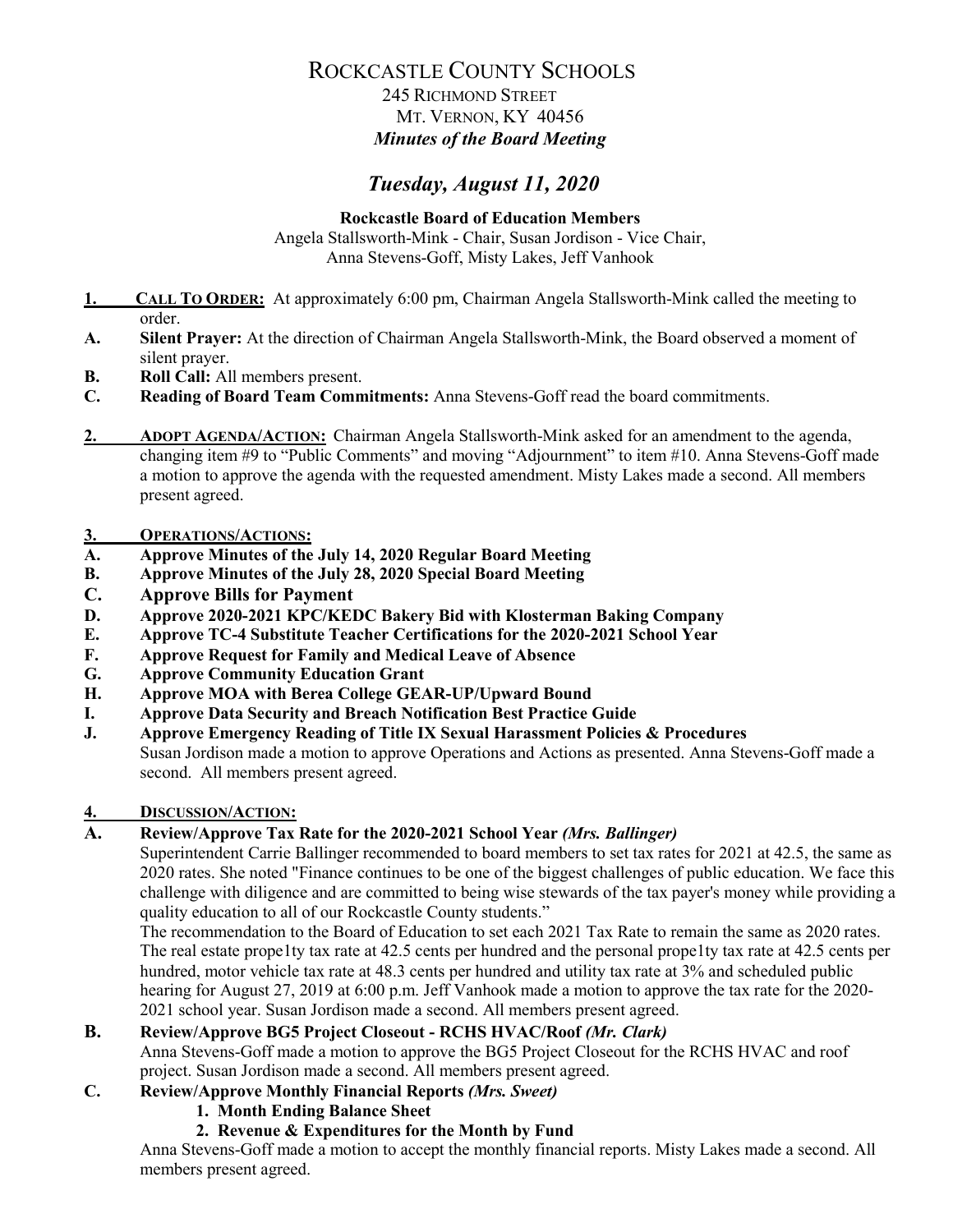# 245 RICHMOND STREET MT. VERNON, KY 40456 *Minutes of the Board Meeting*

# *Tuesday, August 11, 2020*

# **Rockcastle Board of Education Members**

Angela Stallsworth-Mink - Chair, Susan Jordison - Vice Chair, Anna Stevens-Goff, Misty Lakes, Jeff Vanhook

#### **5. DISCUSSION/REVIEW:**

### **A. Review Superintendent's Personnel Action Report** *(Appendix A)*

#### **6. DEPARTMENT REPORTS**

### **Marcus Reppert – Student Services**

- MyRock Online has about 950 students enrolled. Mr. Reppert noted that MyRock Online is different than NTI virtual learning.
- Orientations at schools will begin on Friday, August 14 with Chromebooks being distributed.
- Online enrollment is now open in Infinite Campus and will replacement the Enrollment Form.
- OverDrive digital book checkout program has been established in partnership with Rockcastle County Public Library

# **Trent Clark – Technology / Facilities**

- RCMS parking lot updated
- Working on outdoor wireless at each school
- Network efficiency and maintenance
- Custodians have spent a lot of time painting and getting school buildings in tip-top shape for students
- Working on football press box remodel, which will include fiber optic cable that will allow broadcast of games over the internet.

# **Ken Hopkins – Transportation**

- Currently working on update trainings with small groups of drivers and monitors
- No changes in routes as of today
- Buses will haul usual capacity, but students will use sanitizer when boarding the bus, wear a mask the entire ride and the bus will be sanitized after each route.

#### **Jennifer Mattingly – Instruction/Assessment**

• Working on new employee orientation and annual staff trainings.

# **Jason Coguer – Preschool/Special Education/Instruction**

- Working with teachers on Google Classroom training
- Reported that teachers are diving into training to be as prepared as possible for NTI and are unified with sharing resources with one another.

#### **Jamie Saylor – Food Service**

- Preparing for professional development with all staff in small groups
- Working with transportation to create a new food service plan during NTI virtual learning days

# **Jenny Sweet - Finance**

- Preparing for annual financial audit which will occur in October.
- Ordering of supplies such as masks, signage and other COVID related items.
- CARES funding received thus far has helped cover the cost of Chromebooks, extra food service supplies and virtual learning programs.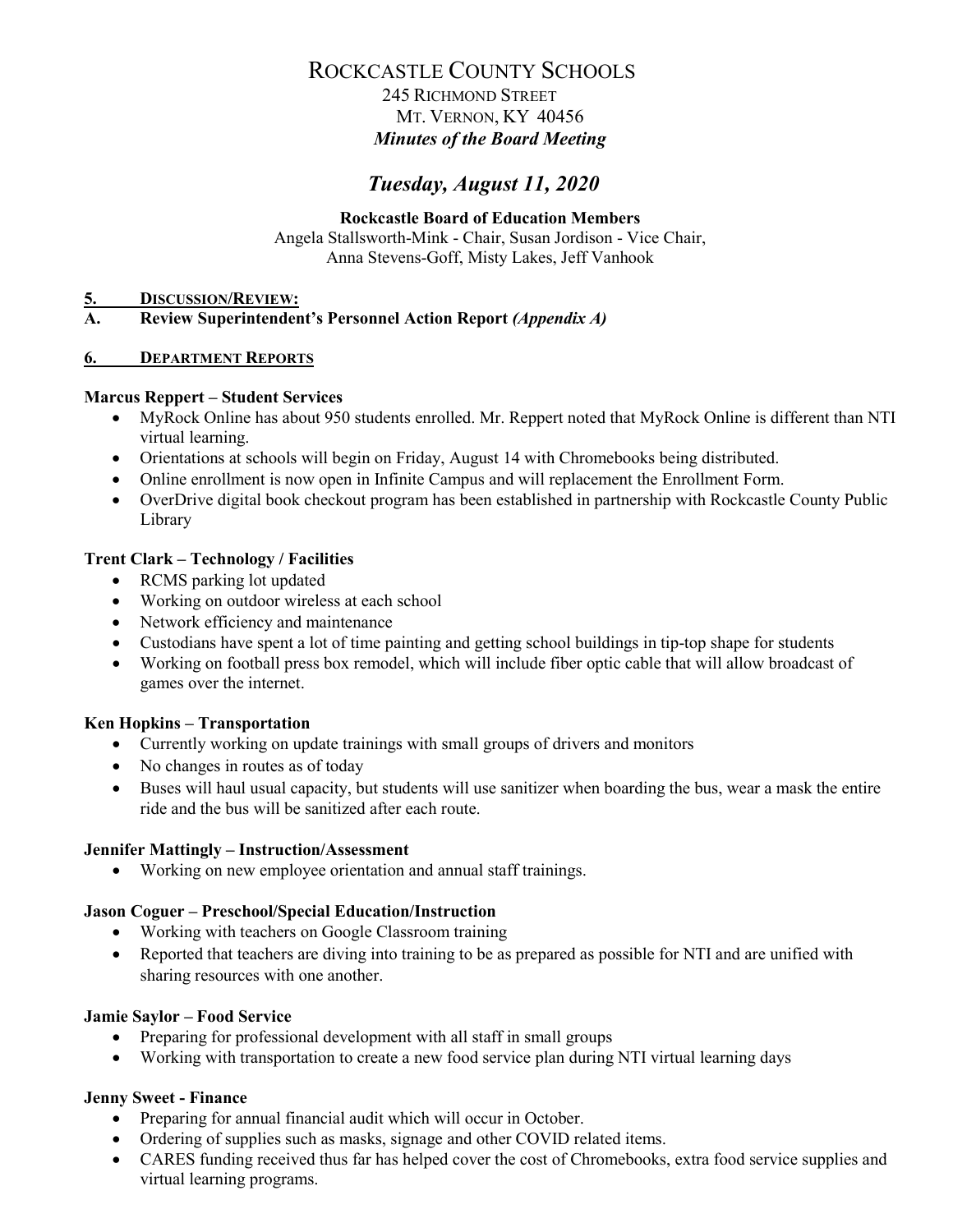# 245 RICHMOND STREET MT. VERNON, KY 40456 *Minutes of the Board Meeting*

# *Tuesday, August 11, 2020*

# **Rockcastle Board of Education Members**

Angela Stallsworth-Mink - Chair, Susan Jordison - Vice Chair, Anna Stevens-Goff, Misty Lakes, Jeff Vanhook

• Working on FEMA application and documentation that will help off-set other COVID related expenses.

# **7. SUPERINTENDENT COMMUNICATION:**

• Superintendent Ballinger discussed that the Board had approved four (4) 2020-2021 school calendars in previous meetings. She noted that due to the Governor's recommendation of not starting in-person school until at least September 28<sup>th</sup>, that the district will now need to change to Calendar #3, which is the September 9<sup>th</sup> start date. Our students would start virtually. This gives our district enough time to receive all the Chromebooks, get them programmed and ready for small group student orientations. Approval to start school virtually was given at last month's board meeting and not following the Governor's recommendation could cause liability issues for our district. Superintendent Ballinger added that hopefully it will just be virtual for the 13 days and that we can return to in-person school on September  $28<sup>th</sup>$ .

# **8. BOARD COMMENTS:**

- Board Member Angela Stallsworth-Mink noted that this would be a hardship on many families because of childcare issues, but that our community must pull together and help each other through this. She added that "Kids will adapt and this will make a difference in their future. This will open doors and have positive aspects."
- Board Member Misty Lakes applauded our district for keeping students at the center of every decision. "Chromebooks will be in the homes of children that may have never had one otherwise. The community is very blessed to be part of this school system. I appreciate all the behind the scenes work."
- Board Member Anna Stevens-Goff expressed her excitement as a mom stating, "Getting Chromebooks and using virtual platforms will be asset in preparing for college learning."

# **9. PUBLIC COMMENTS:**

- Danielle Reams, parent, asked "Are we willing to go against the Governor? At what point are we willing to go against politics?" Board Member Jeff Vanhook noted the liability of not following the Governor's recommendation would be too great of a burden. We would need the immunity and support of government officials to be able to return to in-person school. Mrs. Reams expressed she wants to see our district excel and wanted to know what NTI would look like this year. Superintendent Ballinger assured Mrs. Reams that NTI will look much different this fall than it did in the spring. Our district has purchased several resources and trained teachers on how to use many virtual learning tools/programs. Mr. Coguer added that students will have personalized lessons with concentrated learning. Mrs. Reams expressed her appreciation to the district staff for working to make NTI successful for our district.
- Erin Grace, RCHS Teacher, noted that she understands starting with NTI means we are just shifting to the "Red Light" zone for those few couple of weeks. She stated that she trusts the experts to determine when it is safe to attend, and not attend, in-person school.
- **9. ADJOURNMENT:** Motion to adjourn by Jeff Vanhook at 7:50 p.m. Anna Stevens-Goff made a second. All members present agreed.